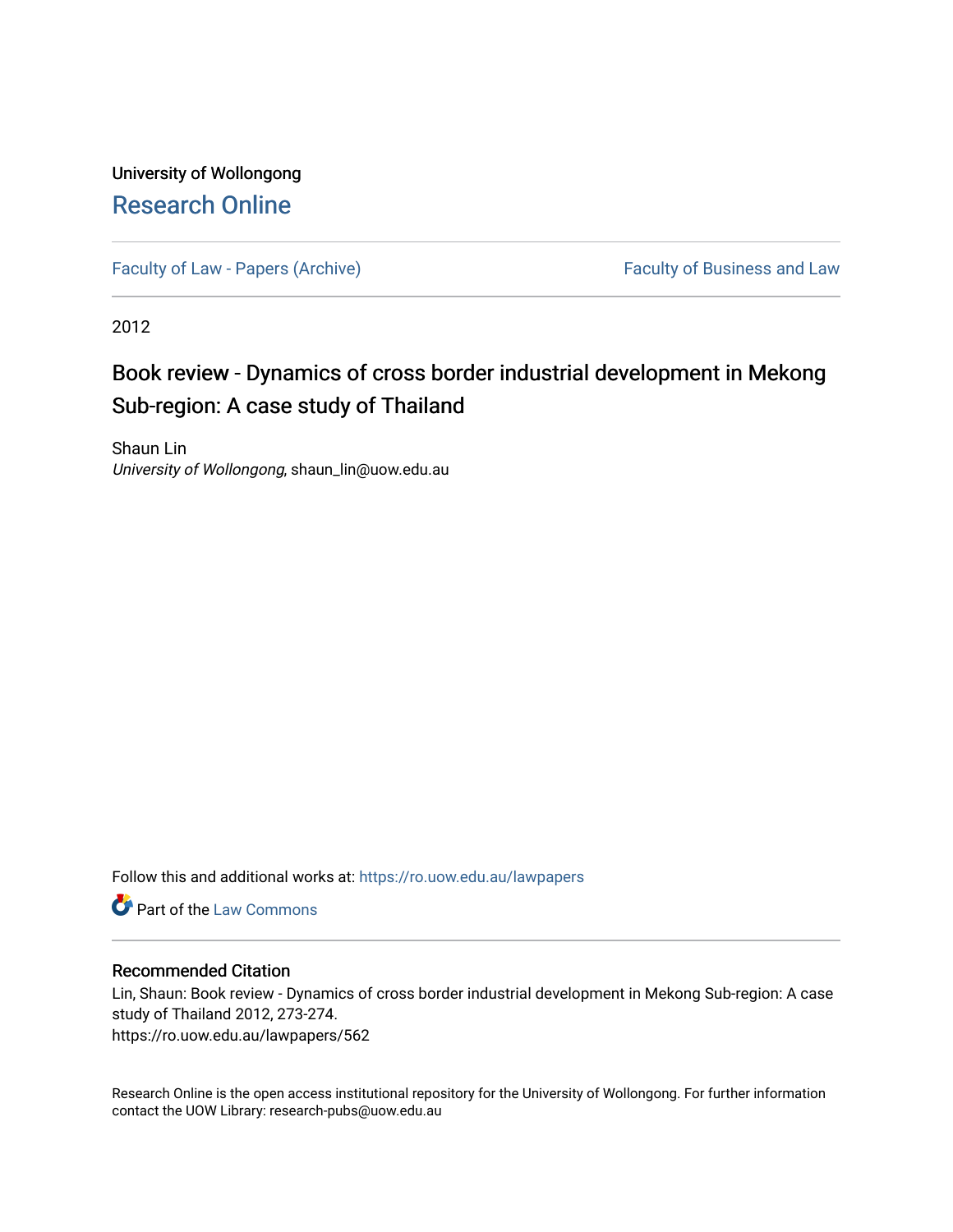### Book review - Dynamics of cross border industrial development in Mekong Subregion: A case study of Thailand

### Abstract

Dynamics of Cross Border Industrial Development in Mekong Sub-region is a well researched book assessing the applicability and feasibility of policies for industrial development in Thai border towns in less developed regions with mostly small and medium enterprises (SMEs). Maneepong focuses on the impacts of central and local government involvements, and how entrepreneurs operate in her selected border towns of Mae Sai, Mae Sot, Mukdahan and Nakhon Phanom. Specifically, she sets out to investigate which factors contribute to, or hinder, industrial development in Thailand's border towns.

#### Keywords

book, review, development, mekong, sub, region, case, study, thailand, cross, dynamics, border, industrial

#### **Disciplines**

Law

#### Publication Details

S. Lin, 'Book review - Dynamics of cross border industrial development in Mekong Sub-region: A case study of Thailand' (2012) 33 (2) Singapore Journal of Tropical Geography 273-274.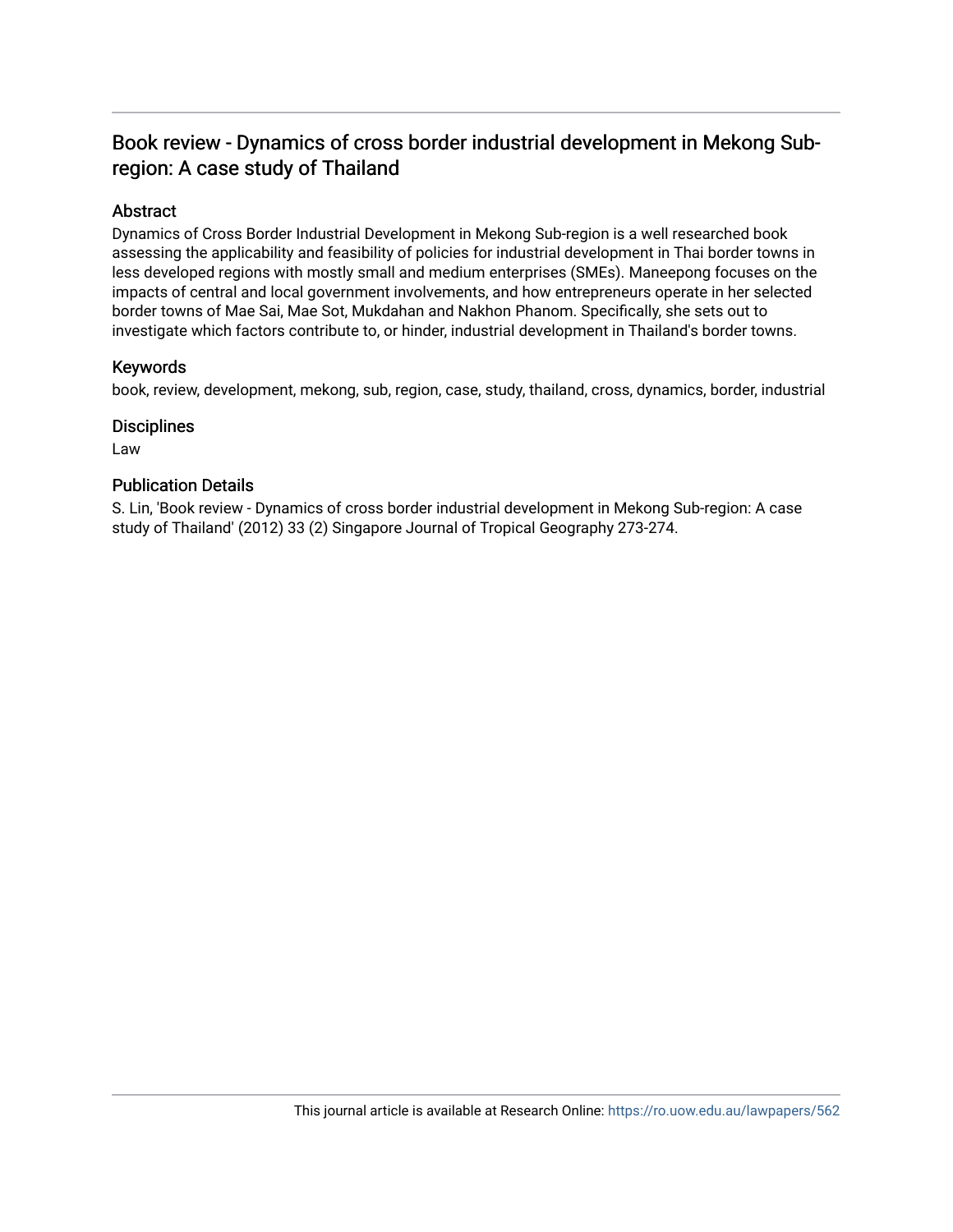**Dynamics of Cross Border Industrial Development in Mekong Sub-region: A Case Study of Thailand** *Chuthatip Maneepong*. LAP Lambert Academic Publishing GmbH & Co. KG, Saabrücken, 2010, 298 pages (ISBN 978-3-8383-1910-0) (pbk).

*Dynamics of Cross Border Industrial Development in Mekong Sub-region* is a well researched book assessing the applicability and feasibility of policies for industrial development in Thai border towns in less developed regions with mostly small and medium enterprises (SMEs). Maneepong focuses on the impacts of central and local government involvements, and how entrepreneurs operate in her selected border towns of Mae Sai, Mae Sot, Mukdahan and Nakhon Phanom. Specifically, she sets out to investigate which factors contribute to, or hinder, industrial development in Thailand's border towns.

Her main theoretical stance highlights the inadequacy of locational advantages theory and regional growth poles theory to understand industrial growth in the border towns, in terms of political factors such as social security ignored and missing links in the vertical chain of structure of social production respectively. She therefore argues for the relevance of regional embeddedness and entrepreneurship to capture the social and economic factors which reflect the dynamics of SMEs' activities in relation to industrial development. The research output builds on an extensive coverage of interviews across several types of industries and individual entrepreneurs in the four different border towns.

The book is organized into 11 chapters. Beginning with the scope and structure of research, Maneepong first elucidates the factors critical to development in Thailand's border towns, such as the impact of government of policies and role of SMEs manufacturing, as well as the social factors and networks associated with entrepreneurship. The discussion on methods includes a rationale for cross-comparative research between, in this case, border towns that have been sponsored by the Thai government (Mae Sot and Mukdahan) and non-sponsored ones (Mae Sai and Nakhon Phanom). The importance of this differentiation is stressed as she reflects how it could affect and influence